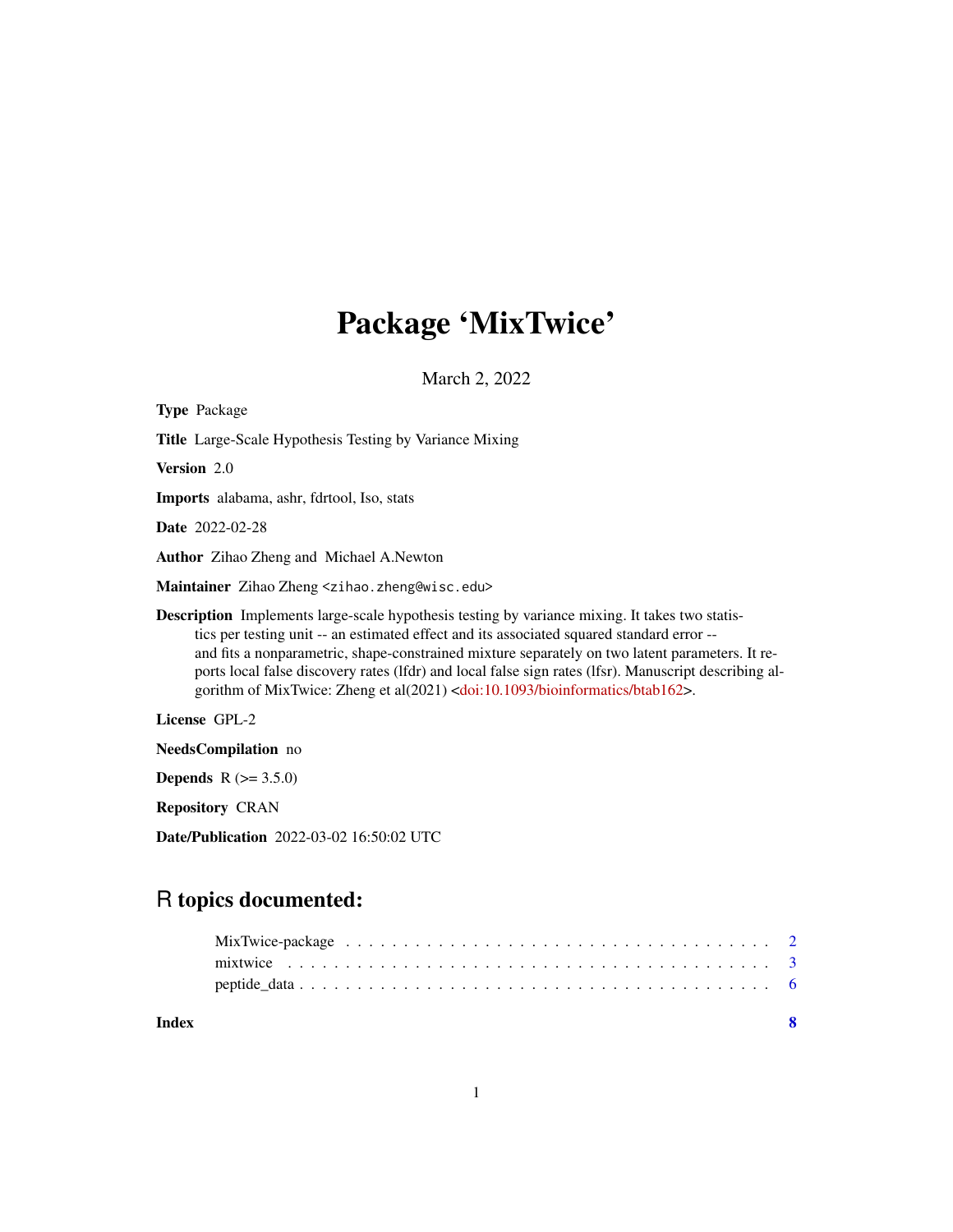<span id="page-1-0"></span>

# Description

Implements large-scale hypothesis testing by variance mixing. It takes two statistics per testing unit – an estimated effect and its associated squared standard error – and fits a nonparametric, shapeconstrained mixture separately on two latent parameters. It reports local false discovery rates (lfdr) and local false sign rates (lfsr). Manuscript describing algorithm of MixTwice: Zheng et al(2021) <doi: 10.1093/bioinformatics/btab162>.

# Details

The DESCRIPTION file:

| Package:       | MixTwice                                                                                                                          |
|----------------|-----------------------------------------------------------------------------------------------------------------------------------|
| Type:          | Package                                                                                                                           |
| Title:         | Large-Scale Hypothesis Testing by Variance Mixing                                                                                 |
| Version:       | 2.0                                                                                                                               |
| Imports:       | alabama, ashr, fdrtool, Iso, stats                                                                                                |
| Date:          | 2022-02-28                                                                                                                        |
| Author:        | Zihao Zheng and Michael A.Newton                                                                                                  |
|                | Maintainer: Zihao Zheng <zihao.zheng@wisc.edu></zihao.zheng@wisc.edu>                                                             |
|                | Description: Implements large-scale hypothesis testing by variance mixing. It takes two statistics per testing unit - an estimate |
| License: GPL-2 |                                                                                                                                   |

Index of help topics:

| MixTwice-package | Large-Scale Hypothesis Testing by Variance           |  |  |  |
|------------------|------------------------------------------------------|--|--|--|
|                  | Mixing                                               |  |  |  |
| mixtwice         | Large-scale hypothesis testing by variance<br>mixing |  |  |  |
| peptide_data     | Peptide array data example                           |  |  |  |

# Author(s)

Zihao Zheng and Michael A.Newton Maintainer: Zihao Zheng <zihao.zheng@wisc.edu>

### References

Zheng et al. *MixTwice: Large scale hypothesis testing for peptide arrays by variance mixing*. Bioinformatics, 2021.

Zheng et al. *Disordered Antigens and Epitope Overlap Between Anti Citrullinated Protein Antibodies and Rheumatoid Factor in Rheumatoid Arthritis.* Arthritis & Rheumatology 72.2 (2020): 262-272.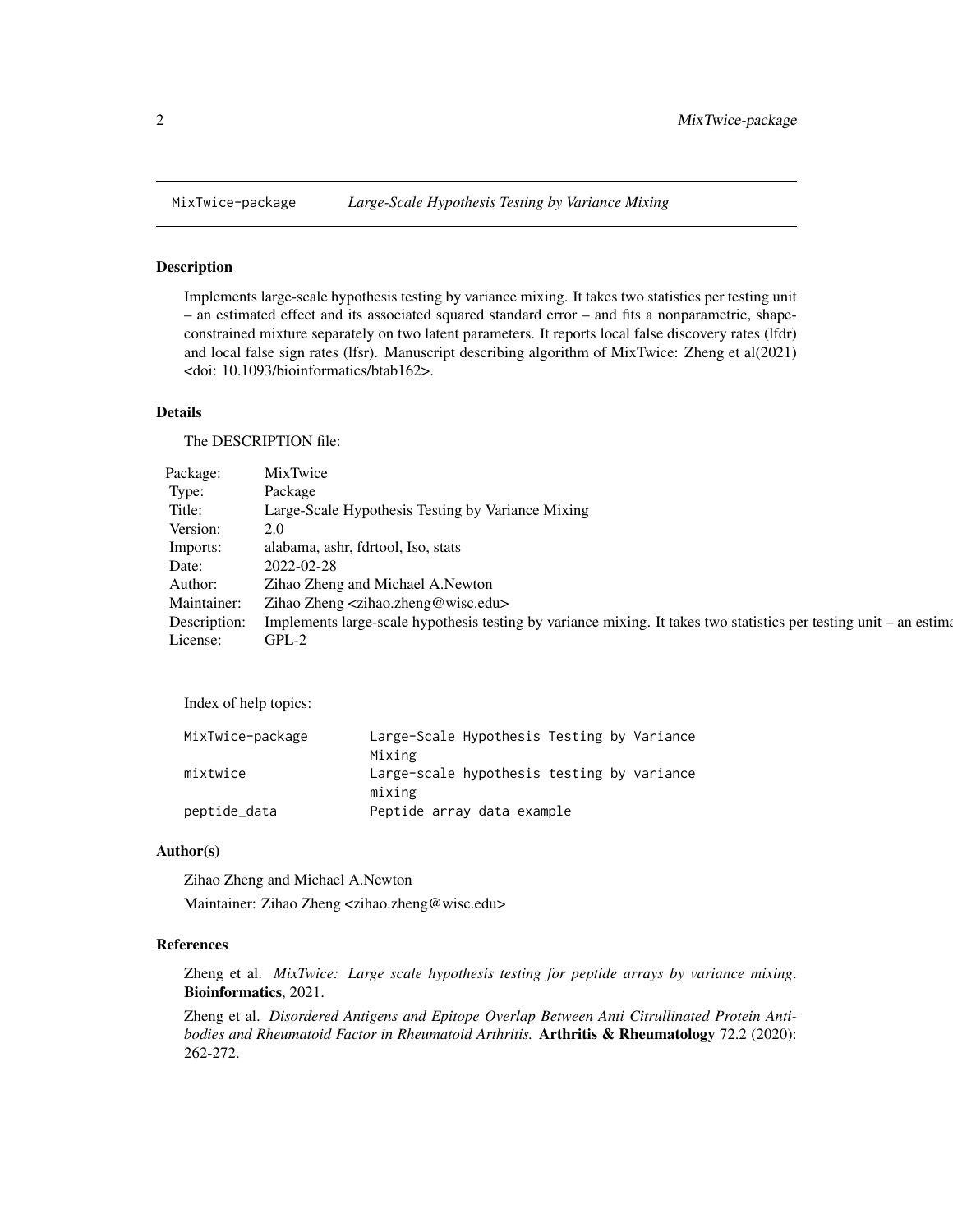### <span id="page-2-0"></span>mixtwice 3

# Examples

```
data(peptide_data)
## For more detail and example, use ?peptide_data and ?mixtwice
```
mixtwice *Large-scale hypothesis testing by variance mixing*

# Description

MixTwice deploys large-scale hypothesis testing in the case when testing units provide estimated effects and estimated standard errors. It produces empirical Bayesian local false discovery and sign rates for tests of zero effect.

# Usage

mixtwice(thetaHat, s2, Btheta = 15, Bsigma2 = 10, df, method =  $c("EM-pava", "AugLag")$ , maxit = 100, prop = 1)

# Arguments

| thetaHat       | Estimated effect sizes (vector over testing units))                                                                                                                                                                                                                                                            |
|----------------|----------------------------------------------------------------------------------------------------------------------------------------------------------------------------------------------------------------------------------------------------------------------------------------------------------------|
| s <sub>2</sub> | Estimated squared standard errors of thetaHat (vector over testing units)                                                                                                                                                                                                                                      |
| <b>Btheta</b>  | Grid size parameter for effect distribution                                                                                                                                                                                                                                                                    |
| Bsigma2        | Grid size parameter for variance distribution                                                                                                                                                                                                                                                                  |
| df             | Degrees of freedom in chisquare associated with estimated standard error                                                                                                                                                                                                                                       |
| method         | Method used for solving the non-parametric MLE optimization. method = "EM-pava"<br>solves the optimization problem using EM approach with pool adjacent viola-<br>tor algorithm (pava) and $\text{method} = \text{"EM-pava"}$ solves the optimization problem<br>directly using Augmented Lagrangian approach. |
| maxit          | Number of iterations in EM if method = "EM-paya", with default, maxit = $100$                                                                                                                                                                                                                                  |
| prop           | Proportion of units randomly selected to fit the distribution, with default, prop<br>$= 1$ (use all units to fit the distribution).                                                                                                                                                                            |

## Details

mixtwice takes estimated effects and standard errors over a set of testing units. To compute local error-rate statistics, it finds nonparametric MLEs of the underlying distributions. It is similar to "ashr", except that mixtwice allows both a mixing distribution of underlying effects theta as well as a mixing distribution over underlying variance parameters. Furthermore, it treats the effect mixing distribution nonparametrically, but enforces the shape constraint that this distribution is unimodal with mode at theta=0. (We do not assume symmetry). The distribution of variance parameters is also treated nonparametrically, but with no shape constraints. The observations are assumed to be emitted from a normal distribution (on estimated effects) and an independent Chi-square distribution (on estimated squared standard errors).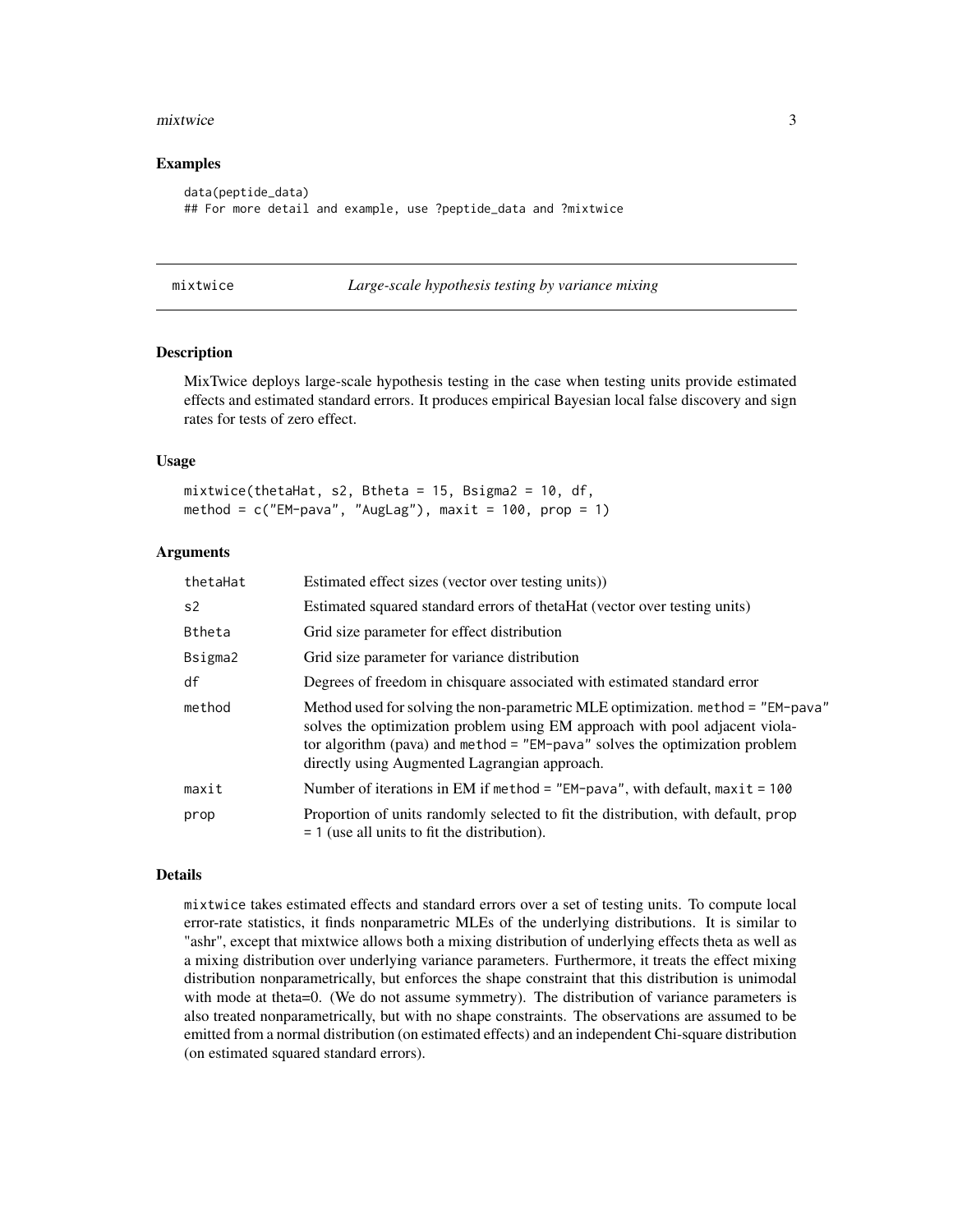# Value

| grid.theta          | Support of the estimated mixing distribution on effects   |
|---------------------|-----------------------------------------------------------|
| grid.sigma2         | Support of the estimated mixing distribution of variances |
| mix.theta           | Estimated distribution of effect size, on grid.theta      |
| $mix.\text{sigma2}$ | Estimated distribution of variance, on grid.sigma2        |
| lfdr                | Local false discovery rate for each testing unit          |
| lfsr                | Local false sign rate for each testing unit               |

# Note

See Zheng et al. 2021 for further detail

# Author(s)

Zihao Zheng, Michael A.Newton

# References

Zheng et al. *MixTwice: Large scale hypothesis testing for peptide arrays by variance mixing*. Bioinformatics, 2021.

# See Also

See Also as ?peptide\_data

# Examples

```
set.seed(1)
l = 1000 ## number of testing units
neach = 20 ## number of subjects in each group
pi0 = 0.8 ## null proportion
signal1 = rep(0, 1)signal2 = signal1
signal2[1:round((1-pi0)*1)] = rnorm(round((1-pi0)*1), mean = 0, sd = 3)## I will generate the sigma^2 parameter
sigma2 = rep(1,1)sigma = sqrt(sigma2)
## Then I can generate data
```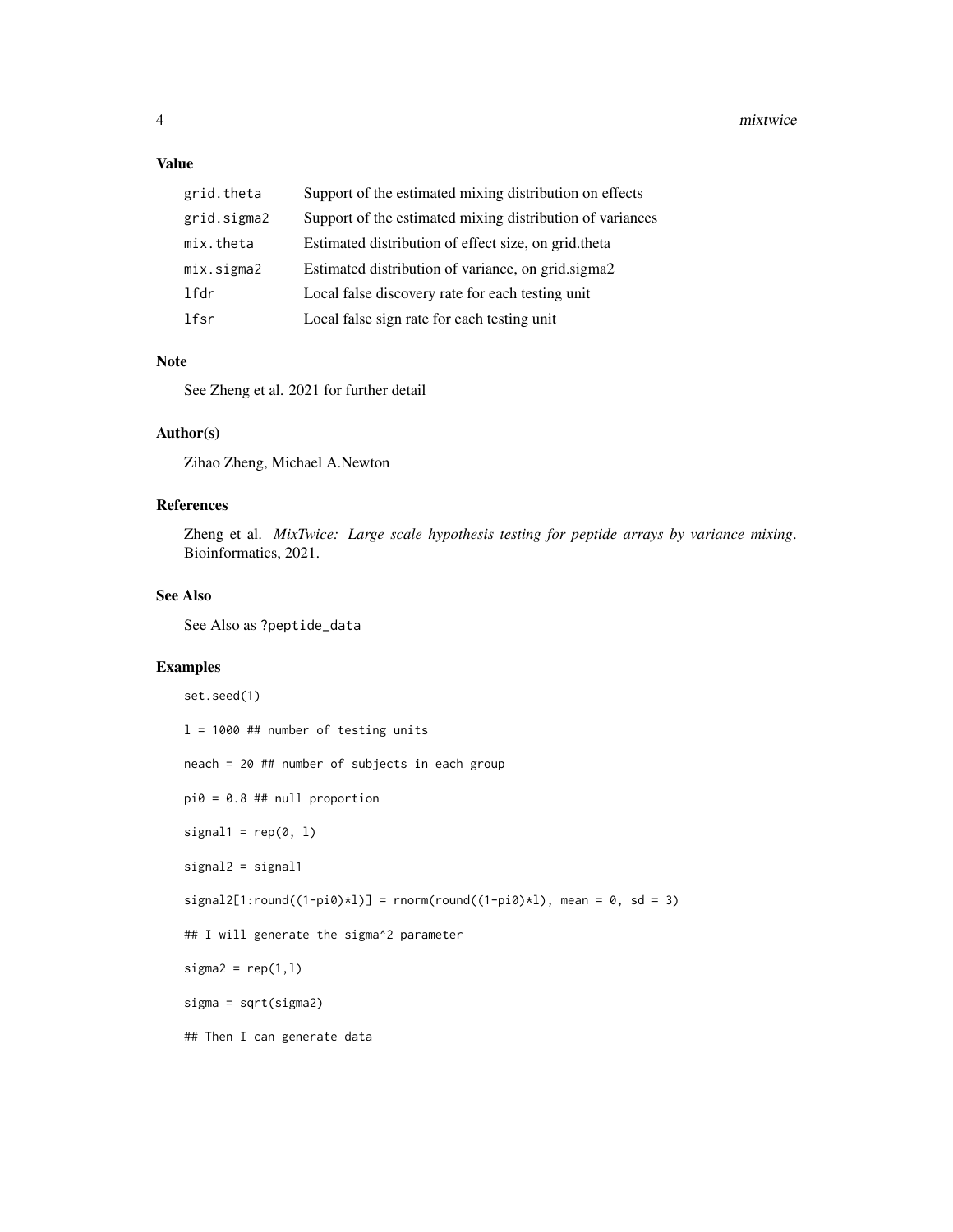### mixtwice 5

```
data1 <- data2 <- matrix(NA, nrow = 1, ncol = neach)
for (i in 1:l) {
  data[i,] = rnorm(neach, mean = rep(signal1[i], each = reach), sd = sigma[i])data2[i,] = rnorm(neach, mean = rep(signal2[i], each = neach), sd = sigma[i])
}
thetaHat = rowMeans(data2) - rowMeans(data1)sd1 = apply(data1, 1, sd)sd2 = apply(data2, 1, sd)s2 = sd1^2/neach + sd2^2/neachfit.EM = mixtwice(thetaHat, s2, Btheta = 15, Bsigma2 = 10, df = 2*neach - 2,
                   method = "EM-pava", maxit = 100, prop = 1)
## you can try to visualize the result
plot(fit.EM$grid.theta, cumsum(fit.EM$mix.theta), type = "s",
     xlab = "grid.theta", ylab = "ecdf of theta", lwd = 2)
lines(ecdf(signal2 - signal1), cex = 0.1, lwd = 0.5, lty = 2, col = "red")
legend("topleft", legend = c("fit.mix", "true.mix"), col = c("black", "red"),
       1wd = 1, pch = 19)
## calculate false discovery rate and true positive under 0.05
oo = order(fit.EM$lfdr)
# number of discovery
x1 = sum(cumsum(fit.EM$1fdr[oo])/c(1:1) < = 0.05)# number of true discovery
x2 = sum(cumsum(fit.EM$1fdr[oo])/c(1:1) \le 0.05 \& (signal2 != 0)[oo])# number of real positive
x3 = sum(signal2 != 0)# number of false discovery
x4 = sum(cumsum(fit.EM$1fdr[oo])/c(1:1) \le 0.05 \& (signal2 == 0)[oo])x4/x1 ## false discovery rate FDR
x2/x3 ## true positive rate
```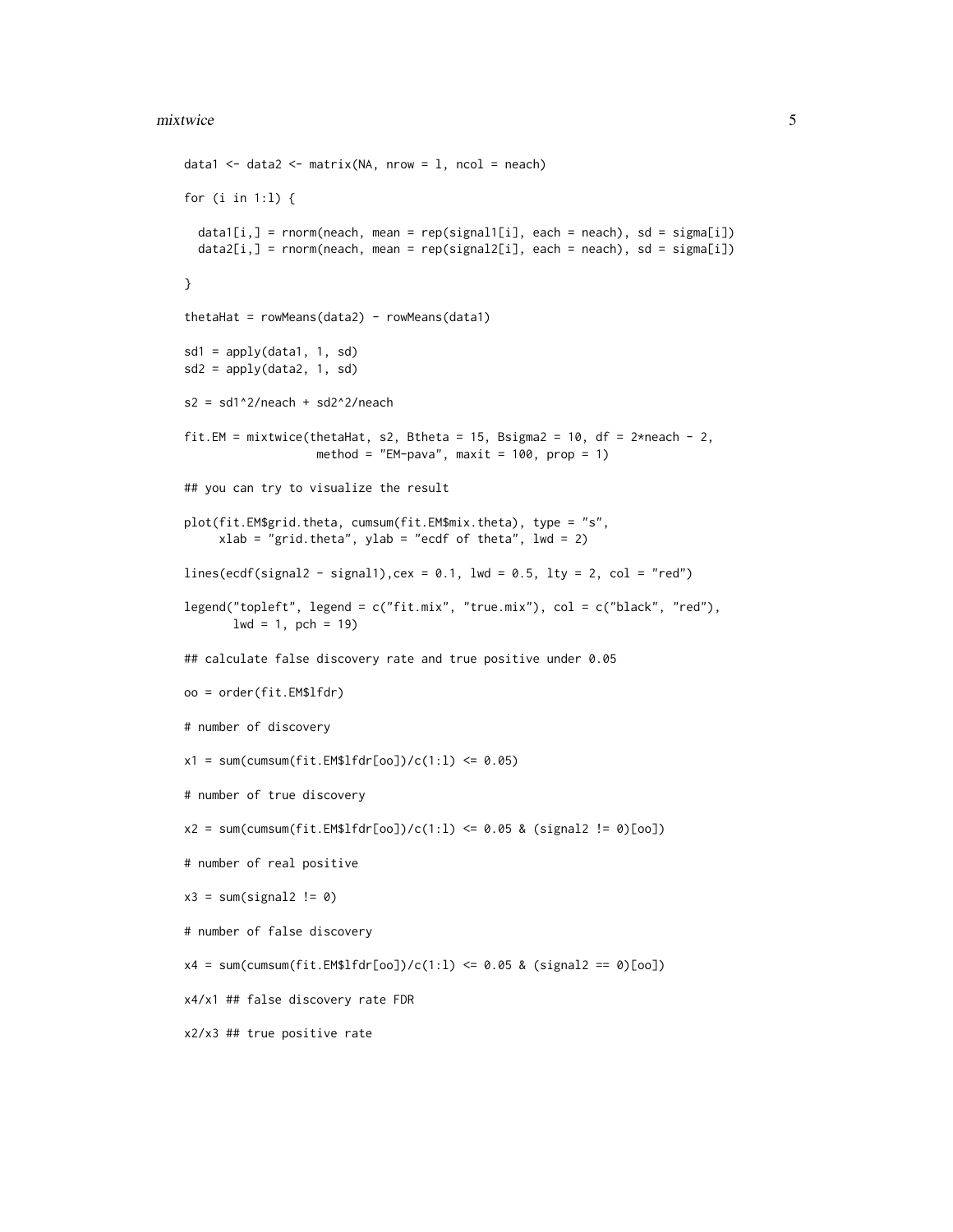```
## null proportion estimation
max(fit.EM$mix.theta)
## you can also try using another method (Augmented Lagrangian), the result would be similar
# fit.AugLag = mixtwice2(thetaHat, s2, Btheta = 15, Bsigma2 = 10, df = 2*neach - 2,
# method = "AugLag", prop = 1)
```

```
peptide_data Peptide array data example
```
# Description

A high-density peptide microarray example to identify peptides for which antibody binding levels differ between control subjects and rheumatoid arthritis (RA) patients expressing a specific disease marker combination (i.e., CCP+RF+ RA).

#### Usage

```
data("peptide_data")
```
## Format

A data frame with 152603 observations on the following 16 variables.

The first 8 columns are RA patients and the remaining columns are from control subjects.

# Details

Each row of the data (rownames(peptide\_data)) is a probed length-12 peptide and each column of the data (colnames(peptide\_data)) is a subject with distinct pseudo sample ID. The binding value is doubly-log transformed using natural base to stabilize variance.

# Source

Zheng, Zihao, et al. *Disordered Antigens and Epitope Overlap Between Anti Citrullinated Protein Antibodies and Rheumatoid Factor in Rheumatoid Arthritis.* Arthritis & Rheumatology 72.2 (2020): 262-272.

# References

Zheng et al. *MixTwice: Large scale hypothesis testing for peptide arrays by variance mixing*. Bioinformatics, 2021.

<span id="page-5-0"></span>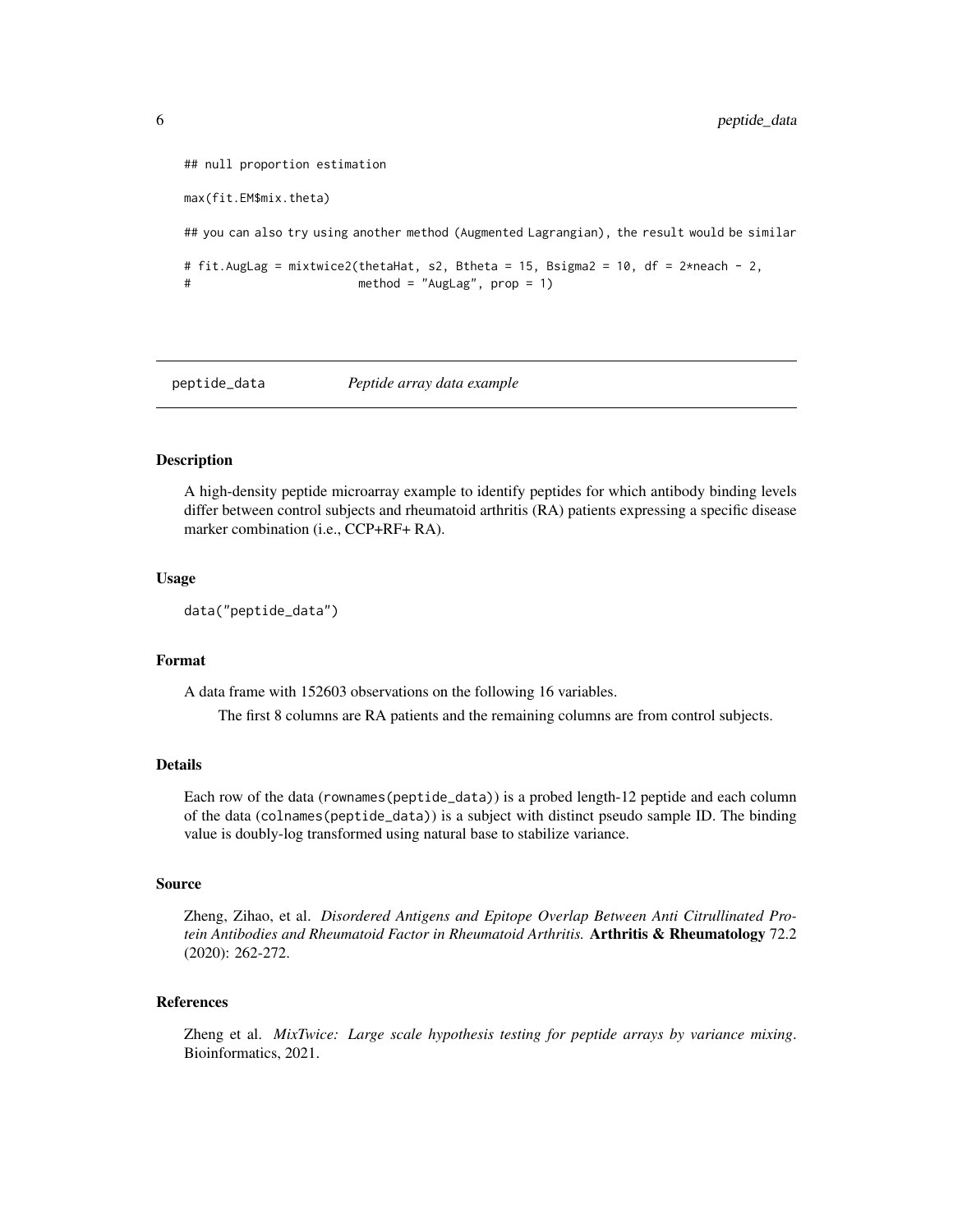# peptide\_data 7

# Examples

```
#### load the RA data
data(peptide_data)
#### visualize the data
## each row is a peptide with unique peptide sequence
## each column is a subject with information on group and pseudo ID
colnames(peptide_data)
## z-score for peptide
get_zscore = function(x){
 n = length(x)t = t.test(x[1:(n/2)], x[(n/2 + 1):n], var.equals = TRUE)$statistic
 return(qnorm(pt(t, df = n-2)))}
z = apply(peptide_data, 1, get_zscore)
## visualize the density of z-score
hist(z, probability = TRUE, 100, ylim = c(0, 0.4), col = "blue")
lines(density(rnorm(10^5)), lwd =2)
```